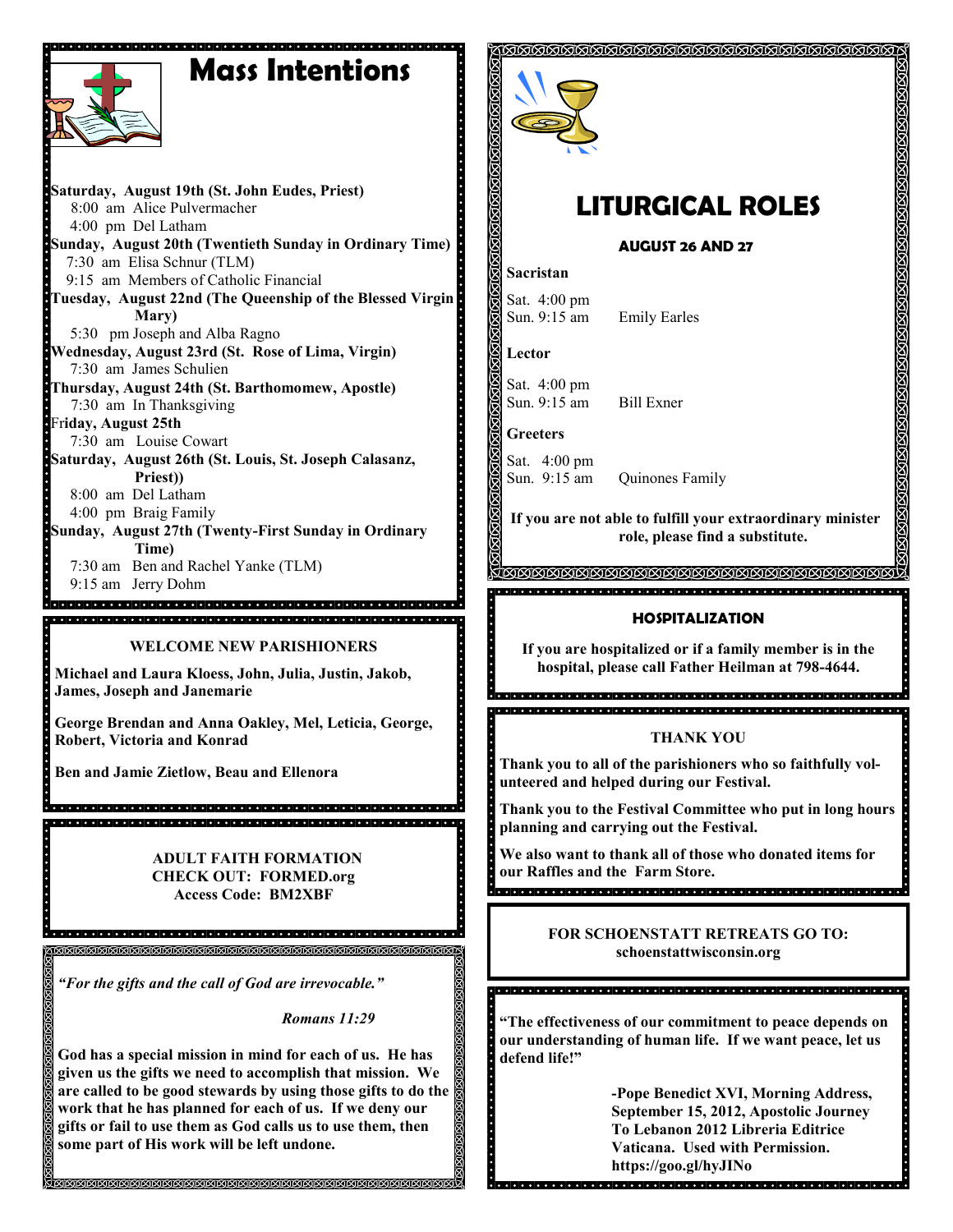#### 

#### **RESPECT LIFE RETREAT**

**SEPTEMBER 15 AND 16 DURWARD'S GLEN RETREAT CENTER, BARABOO LED BY FR. ERIC STERNBERG \$80.00 FOR OVERNIGHT ROOM \$30 FOR COMMUTERS TO RESERVE YOUR PLACE OR FOR MORE INFORMATION CONTACT MARIE LINS: marielins@hotmail.com**

a<br>a dia dia kaominina dia kaominina mpikambana amin'ny faritr'ora dia GMT+1. 

**CATHOLIC EDUCATION SCHOLARSHIPS**

**The Parish Finance Council has approved a continuation of the Catholic Education Scholarship Program for the 2017- 2018 school year. Once again a \$500 scholarship is available to students attending a Catholic School, Seminarians and those enrolled as a Novice. A \$250 scholarship is available for Holy Family Home Schoolers.**

**As in the past, scholarships are subject to availability of funds and final approval of the Parish Finance Council. Please contact Mary Lou to obtain an application , which provides more detail on the scholarship availability.**  

**PRAY FOR OUR PRIESTS AND RELIGIOUS** 

#### **WORLDWIDE MARRIAGE ENCOUNTER**

**Help increase your faith in your marriage by embarking on a Worldwide Marriage Encounter Weekend. The next weekends are Sept. 8-10 in Geneva, IL, Oct. 27-29 in Brookfield, WI or Nov. 17-19 in Rockford, IL. Early registration is highly recommended. For more information or to register: alifetimeoflove.org or call 888-574-5653.** 

**Are you the owner of a Swiss Army Pocket Knife that was left at St. Mary's last weekend? If so, please call the parish office at 798-2111.**

<u> ग्राम मानवान मानवान मानवान मानवान मानवान मानवान मानवान मानवान मानवान मानवान मानवान मानवान मानवान मानवान मान</u>

### **IN THE AREA**

- **Aug. 20 Parish Festival, Blessed Trinity Parish At St. Patrick's, Lodi. 11 am to 4 pm. Home cooked Swiss Steak and Ham Dinner , Raffle, Live Music, Kids Games**
- **Sept. 9 Waterloo American Legion Car Show Food and Refreshments, Music, Raffles and more. For more information: 920-478-3620.**

### 

#### **DAY OF REMEMBERANCE FOR ABORTED CHILDREN**

**The Fifth Annual National Day of Remembrance for Aborted Children will take place across the country on September 9, 2017. Priest for Life sponsors the day along with the Pro-Life Action League and Citizens for a Pro-Life Society.** 

**Pro-Life groups and individuals organize prayer services at 52 gravesites of aborted babies across the country, and at dozens of other memorial locations in the 50 states.**

**To find a memorial or to find out about organizing an event, go to: www.AbortionMemorials.com,**

a dia dia dia kaominina mpikambana amin'ny faritr'orana amin'ny faritr'orana amin'ny faritr'orana amin'ny fari 

#### **THE CATHOLIC HERALD**

**This week the Catholic Herald includes the annual Back to School section with resources and articles of interest for those with children or other family members getting ready to start a new school year. Plus, this month's County Connection Section features stories on parishes and events in Rock County. If you do not receive the Catholic Herald in your home and would like to, please call the parish office at 608-798-2111.**

#### **BULLETIN SPONSOR THIS WEEK SAUK PLAINS PLUMBING AND PUMPS**



. . . . . . . . . . . . . .

## **Collection Report August 13, 2017**

|                     | Actual     | <b>Budget</b>           | <b>Variance</b> |             |
|---------------------|------------|-------------------------|-----------------|-------------|
| Weekly              | \$3,650.82 | $$4,350.00$ (\$ 699.18) |                 |             |
| <b>Year to Date</b> |            | \$23,841.95 \$25,500.00 |                 | (S1,658.05) |

#### **THANK YOU FOR USING YOUR ENVELOPES**